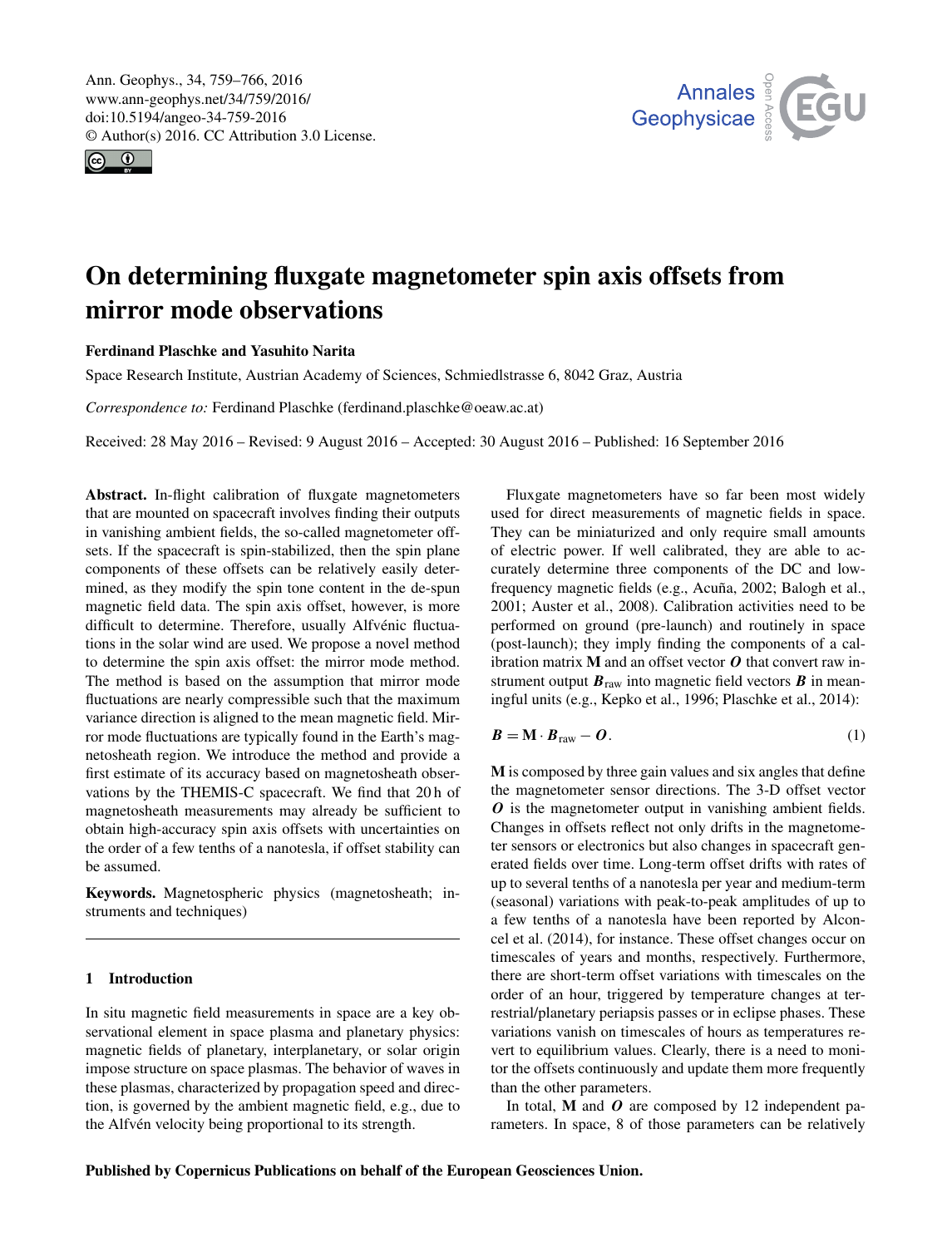easily determined if the respective magnetometer is mounted on a spinning spacecraft, as their choice will influence the content of spin tone and harmonics in the de-spun magnetic field data. The two spin plane offsets belong to this set.

The spin axis offset, instead, has to be determined by other means. Classically, nearly incompressible (Alfvénic) fluctuations of the interplanetary magnetic field are used to estimate spin axis offsets [\(Belcher,](#page-6-5) [1973;](#page-6-5) [Hedgecock,](#page-6-6) [1975\)](#page-6-6). Therefore, the spacecraft are required to take measurements in the pristine solar wind. Furthermore, independent measurements in magnetic field magnitude and/or direction by other instruments may be used for spin axis offset determination: the calibration process of the fluxgate magnetometers of the recently launched Magnetospheric Multiscale (MMS) mission [\(Burch et al.,](#page-6-7) [2016\)](#page-6-7) involves, for the first time, routine cross-calibration with observations by the electron drift instruments [\(Russell et al.,](#page-7-1) [2016;](#page-7-1) [Torbert et al.,](#page-7-2) [2016\)](#page-7-2). These instruments yield electron gyro-times and, hence, absolute measurements of the ambient magnetic field magnitude that can be used to estimate spin axis offsets, as detailed in [Naka](#page-7-3)[mura et al.](#page-7-3) [\(2014\)](#page-7-3) and [Plaschke et al.](#page-7-0) [\(2014\)](#page-7-0). Unfortunately, magnetospheric spacecraft rarely feature electron drift or other instruments that yield measurements suitable for crosscalibration with fluxgate magnetometers.

Here we introduce a new method to determine magnetometer spin axis offsets. It is based on the idea that the mirror mode exhibits mostly compressible fluctuations: the fluctuating fields appear to be nearly parallel to the local mean magnetic field (e.g., [Price et al.,](#page-7-4) [1986;](#page-7-4) [Tsurutani et al.,](#page-7-5) [2011\)](#page-7-5). Hence, it is possible to approximately determine the mean magnetic field direction only from the fluctuation sense of the mirror mode.

Mirror modes and ion-cyclotron waves appear to be the two most important wave modes in the (Earth's) magnetosheath (e.g., [Schwartz et al.,](#page-7-6) [1996\)](#page-7-6), which is confined between the bow shock and the magnetopause. Both wave modes are fed from the temperature anisotropy that is characteristic to the magnetosheath: higher temperature in the plane perpendicular to the magnetic field. Lower and higher plasma- $\beta$  conditions favor the growth of the ion-cyclotron and mirror mode, respectively. Typical high plasma- $\beta$  conditions in the (middle) magnetosheath make the mirror mode dominant there, although it may often be superposed and, therefore, masked by other coexisting waves.

Using magnetosheath observations by a Time History of Events and Macroscale Interactions during Substorms (THEMIS) spacecraft [\(Angelopoulos,](#page-6-8) [2008\)](#page-6-8), we lastly address the question of how accurate spin axis offsets can be determined routinely by the mirror mode method.

<span id="page-1-0"></span>

Figure 1. Sketch illustrating the magnetic field and maximum variance directions **B** and **D**, their projections onto the spin plane  $B_{xy}$ and  $D_{xy}$ , and the angles  $\theta_B$ ,  $\theta_D$ , and  $\phi$ .

#### <span id="page-1-3"></span>2 Mirror mode method

A time series of magnetosheath magnetic field observations (including mirror modes) shall be available in a spin axis aligned and de-spun (inertial) coordinate system. The spin axis should point in the  $z$  direction. The magnetic field measurements should be calibrated  $(B \text{ in Eq. 1})$  but for the spin axis offset  $O_7$ .

Within mirror modes, the mean spin axis offset-corrected magnetic field vector  $B<sub>c</sub>$ , given by

$$
\boldsymbol{B}_{\rm c} = \begin{bmatrix} B_x \\ B_y \\ B_z - O_z \end{bmatrix},
$$
\n(2)

should ideally point in the same direction as the maximum variance direction  $D$  determined by principal component analysis. By assuming that this is the case,  $O<sub>z</sub>$  can be obtained by equating the elevation angles  $\theta_{B_c} = \arctan((B_z O_z$ )/ $B_{xy}$ ) and  $\theta_D = \arctan(D_z/D_{xy})$ , yielding

<span id="page-1-1"></span>
$$
O_z = -\frac{D_z}{D_{xy}}B_{xy} + B_z = B_{xy}(\tan\theta_B - \tan\theta_D),
$$
\n(3)

where  $B_{xy} = \sqrt{B_x^2 + B_y^2}$ ,  $D_{xy} = \sqrt{D_x^2 + D_y^2}$ , and  $\theta_B =$  $arctan(B_z/B_{xy})$ . Figure [1](#page-1-0) illustrates the directions of the magnetic field  $\bf{B}$  and of the maximum variance  $\bf{D}$ , their projections onto the spin plane  $B_{xy}$  and  $D_{xy}$ , and the angles between them  $\theta_B$  and  $\theta_D$ .

<span id="page-1-2"></span>An uncertainty  $\Delta O_z$  of  $O_z$  may be estimated by

$$
\Delta O_z = \n\sqrt{\left((\tan \theta_B - \tan \theta_D) \Delta B\right)^2 + \left(\frac{B_{xy} \Delta \theta_B}{\cos^2 \theta_B}\right)^2 + \left(\frac{B_{xy} \Delta \theta_D}{\cos^2 \theta_D}\right)^2}
$$
\n(4)

with  $\Delta B = |B| \Delta g + \Delta B_n$  being the uncertainty of individual **B** components (see [Plaschke et al.,](#page-7-0) [2014\)](#page-7-0). Here  $\Delta B_n$  is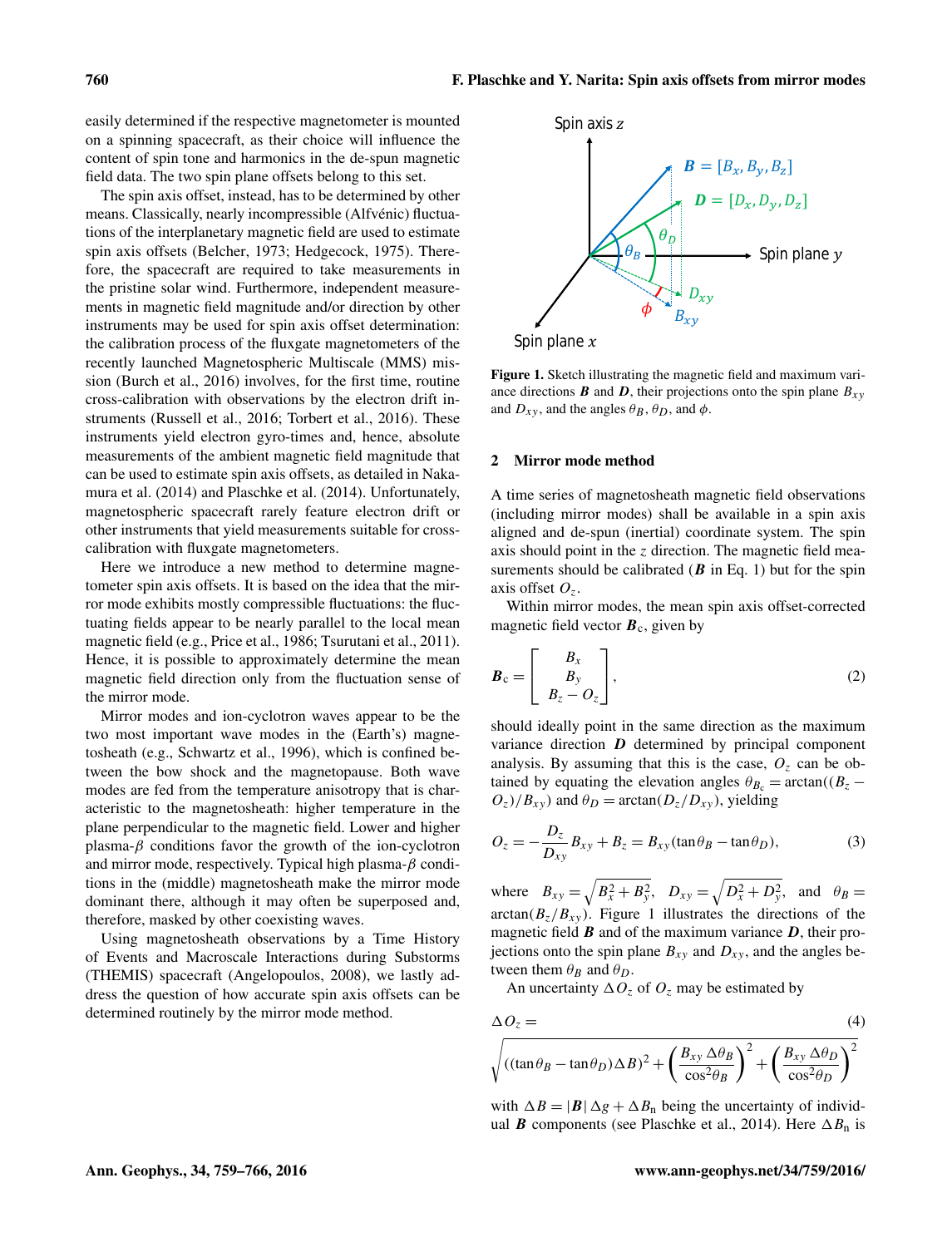#### F. Plaschke and Y. Narita: Spin axis offsets from mirror modes 761

a constant uncertainty related to noise and also to errors in the offsets other than  $O_z$ ;  $\Delta g$  denotes a relative uncertainty associated with the magnetometer gain values and with the angles that define the magnetometer sensor directions. Deviations in these quantities produce errors in the components of the calibrated magnetic field measurements that are proportional to the magnetic field strength. The uncertainty  $\Delta\theta_B$  is computed via

$$
\Delta \theta_B = \frac{\Delta B}{1 + (B_z/B_{xy})^2} \sqrt{\left(\frac{1}{B_{xy}}\right)^2 + \left(\frac{B_z}{B_{xy}^2}\right)^2},
$$
(5)

and  $\Delta \theta_D = \arctan(\sqrt{\theta})$  $\lambda_2/\lambda_1$ ) results from the ratio of intermediate to largest eigenvalues ( $\lambda_2/\lambda_1$ ) pertaining to the maximum variance analysis.

As can be seen in Eqs. [\(3\)](#page-1-1) and [\(4\)](#page-1-2), it is favorable for the  $O<sub>z</sub>$  determination if **B** and **D** are located near the spin plane so that the effect of a non-vanishing  $O_z$  is largest on  $\theta_B$  and, hence, on the difference  $\tan \theta_B - \tan \theta_D$ . Consequently, we are interested in finding mirror mode intervals with small  $D<sub>z</sub>$ within a given time series of magnetosheath magnetic field observations. Therefore, the entire time series is divided into small (overlapping) subintervals of length  $t_{\text{int}}$ . The aforementioned quantities are computed for each of the subintervals, from which we select a subset based on the threshold values  $C_{xy}$ ,  $C_{\phi}$ ,  $C_B$ , and  $C_D$ , as defined in the following paragraphs.

Mirror modes are characterized by large amplitude fluctuations in magnetic field magnitude  $\delta B_c/B_c$  [\(Lucek et al.,](#page-7-7) [1999a,](#page-7-7) [b;](#page-7-8) [Schmid et al.,](#page-7-9) [2014\)](#page-7-9). We can only ascertain the spin plane part of that expression and, hence, require

$$
\frac{\delta B_{xy}}{B_{xy}} := \frac{B_{xy}^{\max} - B_{xy}^{\min}}{B_{xy}^{\text{mean}}} > C_{xy}.
$$
 (6)

Here  $B_{xy}^{\text{max}}$ ,  $B_{xy}^{\text{min}}$ , and  $B_{xy}^{\text{mean}}$  denote the maximum, minimum, and mean magnetic field magnitudes in the spin plane within a subinterval.

Furthermore, mirror modes are identified by the angle between  $D$  and  $B$  that should stay below a certain value [\(Lucek](#page-7-7) [et al.,](#page-7-7) [1999a,](#page-7-7) [b;](#page-7-8) [Schmid et al.,](#page-7-9) [2014\)](#page-7-9). That angle, however, is directly dependent on  $O<sub>z</sub>$  and, hence, should not be directly constrained. Instead, we require for the angle  $\phi$  between  $D$ and **B** in the spin plane (see Fig. [1\)](#page-1-0) that is independent of  $O_z$ :

$$
|\phi| < C_{\phi}.\tag{7}
$$

We then simply restrict  $\theta_B$  and  $\theta_D$  individually by

$$
|\theta_B| < C_B \tag{8}
$$

$$
|\theta_D| < C_D \tag{9}
$$

so that  $\bm{B}$  and  $\bm{D}$  are both closer to the spin plane than to the spin axis but relatively unrestricted in pointing direction along z with respect to each other. By setting  $C_{xy}$ ,  $C_{\phi}$ ,  $C_B$ and  $C_D$ , we select a subset of the  $O_z$  and  $\Delta O_z$  estimates.

A final spin axis offset  $O_{z}$  value may then be computed from the selected  $O<sub>z</sub>$  estimates by finding the maximum of the probability density distribution  $P$  of those estimates. Therefore, the kernel density estimator (KDE) method may be applied. Using a Gaussian kernel,  $P$  is computed by the KDE method via

<span id="page-2-0"></span>
$$
P(\widetilde{O}_z) = \frac{1}{\sqrt{2\pi} N h} \sum_{i=1}^{N} \exp\left(-\frac{1}{2} \left(\frac{\widetilde{O}_z - O_{zi}}{h}\right)^2\right). \tag{10}
$$

Here N is the number of selected  $O<sub>z</sub>$  estimates and h is the bandwidth or smoothing width. The final offset  $O_{\tau}$  shall then be given by  $O_z$  for which P maximizes.

It should be noted that it is beneficial if the spin axis offset stays constant over the entire magnetosheath observation time, from which  $O<sub>z</sub>$  estimates are computed. Otherwise, P will be broadened and the final offset  $O_{z}$  will represent an average spin axis offset.

#### 3 Application and accuracy

We apply the mirror mode method to magnetosheath observations of one month (July 2008) of THEMIS-C (THC) fluxgate magnetometer (FGM) data [\(Auster et al.,](#page-6-2) [2008\)](#page-6-2) in the despun sun-sensor L-vector (DSL) coordinate system that is inertial (de-spun) and aligned with the spin axis  $(z$  direction). The FGM data are continuously available in spin resolution (spin period: ∼ 3 s). In July 2008, THC's orbit around Earth was nearly equatorial and highly elliptical. The orbit period was almost 2 days long and the apogee was located in the dayside afternoon sector, upstream of the bow shock. Hence, THC crossed the dayside magnetosheath twice per orbit and once per day. The THC calibration tables reveal that the solar wind intervals were used to routinely update the spin axis offset, on a monthly basis, to correct for the long- and mediumterm offset variations [\(Leinweber et al.,](#page-7-10) [2008\)](#page-7-10). Hence, we expect the remaining  $O<sub>z</sub>$  to nearly vanish. It should be noted that THC's spin axis offset drift was only about 0.2 nT over the month of July 2008, which is comparable to or even less than the uncertainty thereof. Thus, we do not expect the correction of that spin axis offset drift to affect/facilitate the application and/or enhance the accuracy of the mirror mode method in any significant manner. Furthermore, we would like to point out that the short-term offset variations occurring after perigee passes and eclipse intervals are unimportant to this study, as sufficient time (roughly 6 h) passed after these events before THC entered the magnetosheath on the outbound orbit legs.

The entire month is divided into overlapping  $t_{\text{int}} = 3 \text{ min}$ long subintervals, shifted by 10 s. We determine whether THC was in the sheath by checking whether the mean ion density of each subinterval as measured by THC's electrostatic analyzer [\(McFadden et al.,](#page-7-11) [2008\)](#page-7-11) is larger than twice the mean solar wind density as provided by NASA's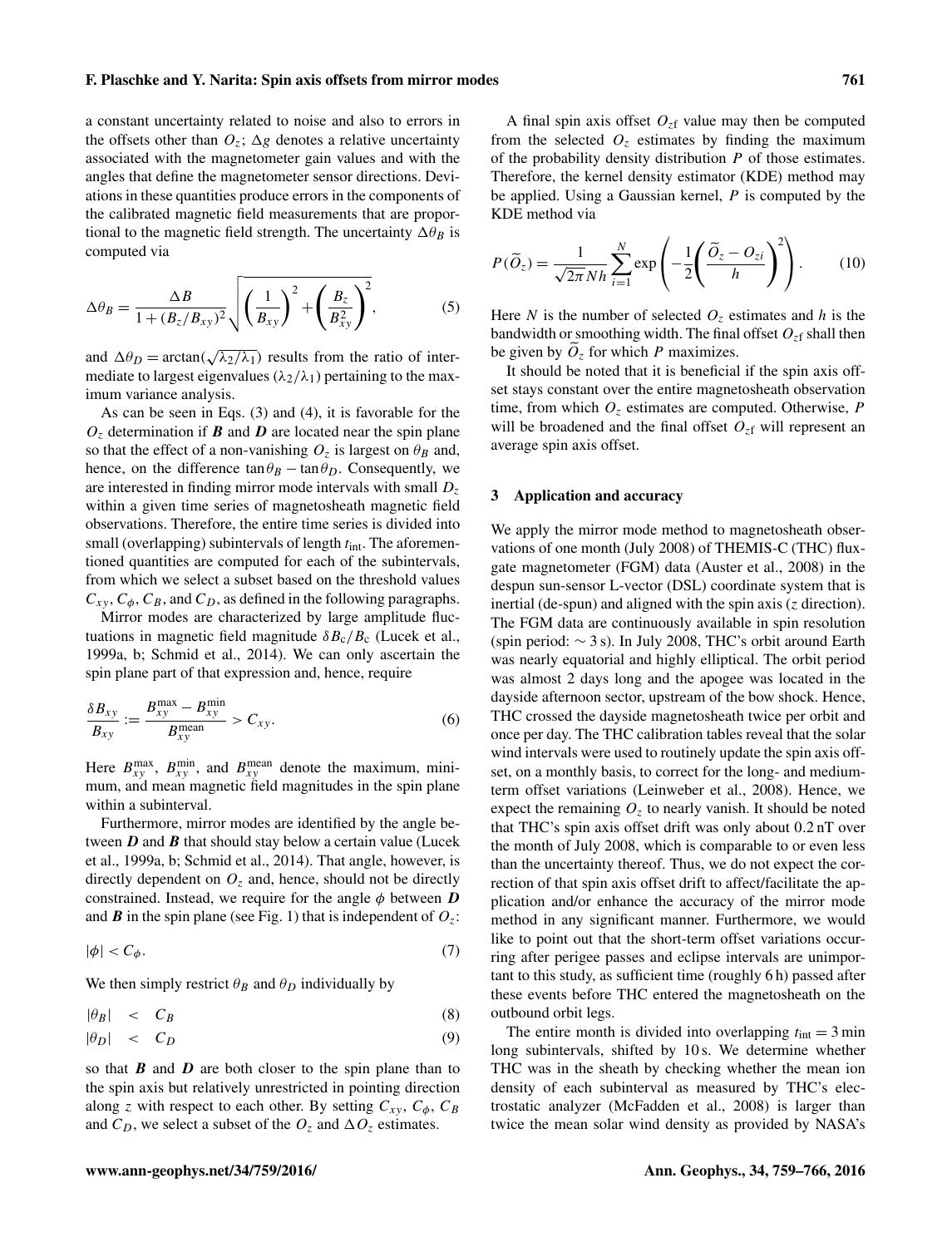OMNI high-resolution data set [\(King and Papitashvili,](#page-7-12) [2005\)](#page-7-12) for the same subinterval. This criterion proved to work remarkably well for the identification of subsolar sheath intervals in [Plaschke et al.](#page-7-13) [\(2013\)](#page-7-13). Note that the particle data are just used to automate the magnetosheath interval selection/identification but are not at all required for the mirror mode method as the turbulent sheath intervals may also be easily manually/visually identified from magnetic field measurements only. In total, THC was approximately 154 h in the magnetosheath in July 2008.

For each subinterval, we compute the quantities introduced in the previous section, in particular  $O_7$  and  $\Delta O_7$ . As in [Plaschke et al.](#page-7-0) [\(2014\)](#page-7-0), we choose  $\Delta g = 10^{-4}$  and  $\Delta B_n = 10 \text{ pT}$  for the computation of  $\Delta B$ . Magnetic field measurements involved in computing  $\phi$ ,  $\theta_B$ ,  $\theta_D$  and  $B_{xy}$  are averaged component-wise over each subinterval. Following [Price et al.](#page-7-4) [\(1986\)](#page-7-4) and [Schmid et al.](#page-7-9) [\(2014\)](#page-7-9), we select  $O<sub>z</sub>$  estimates by setting the following threshold values:  $C_{xy} = 0.3$ ,  $C_B = C_D = 30^\circ$ , and  $C_\phi = 20^\circ$ . Therewith, we obtain 7831  $O_z$  estimates and associated uncertainties  $\Delta O_z$  from as many subintervals.

Figure [2](#page-3-0) shows a common example interval from 2 July 2008, which contributes a larger number of 535  $O<sub>z</sub>$  estimates. At the beginning of the interval, THC was in the magnetosphere; at the end it senses the solar wind upstream of the bow shock. The magnetosheath observations are clearly identified using the density criterion outlined above, as apparent from panel b. For large parts of these observations, the criteria on  $\phi$ ,  $\theta_B$ ,  $\theta_D$  and  $B_{xy}$  are fulfilled (see panels e– h). Where this is the case,  $O_z$  and  $\Delta O_z$  estimates are shown (panels c and d). It is also apparent that the fluctuation level in B (black trace in panel a) is significant throughout the entire magnetosheath observation time. This is a typical characteristic of the magnetosheath that we are making use of here. When zooming in, e.g., to the time around 14:30 UT, it can be seen that the THC-measured magnetic field strength and the ion density are anti-correlated, which is expected only for clear mirror mode signatures that are not masked by other superposed fluctuations.

All selected 7831  $O<sub>z</sub>$  over  $\Delta O<sub>z</sub>$  estimates are depicted in the top panel of Fig. [3.](#page-4-0) It is apparent that the amount of spread of  $O_7$  around 0 nT of the individual  $O_7$  estimates is considerable: the standard deviation of  $O_z$  is 4.09 nT. Hence, individual  $O<sub>z</sub>$  values are generally rather poor estimates of the spin axis offset. The large spread in  $O<sub>z</sub>$  values comes from the expected statistical deviation of vectors  $\bf{B}$  and  $\bf{D}$ . In the  $z$  direction, that deviation is expressed by the difference  $\theta_B - \theta_D$ . The average value of  $|\theta_B - \theta_D|$  pertaining to all selected  $O_z$  values is 11.7°, which is rather typical. [Tsuru](#page-7-5)[tani et al.](#page-7-5) [\(2011\)](#page-7-5), for instance, reported changes in magnetic field direction across magnetosheath mirror mode structures to be < 10◦ . More recently, [Enríquez-Rivera et al.](#page-6-9) [\(2013\)](#page-6-9) presented cases of mirror mode storms in the solar wind and .<br>found angular deviations as large as 18°. Erdős and Balogh [\(1996\)](#page-6-10) investigated properties of mirror mode structures ob-

<span id="page-3-0"></span>

Figure 2. Example interval of THC data of 2 July 2008. Panels from top to bottom: (a) THC FGM magnetic field components in DSL coordinates, (b) THC ESA ion density and twice the OMNI ion density (red line), (c)  $O_z$ , (d)  $\Delta O_z$ , (e)  $\phi$  and  $C_{\phi}$  in red, (f)  $\theta_D$ and  $C_D$  in red, (g)  $\theta_B$  and  $C_B$  in red, and (h)  $\delta B_{xy}/B_{xy}$  and  $C_{xy}$  in red.

served in the Jovian magnetosheath. They found deviations < 10◦ "during the intervals of large-amplitude field fluctua-tions". [Schmid et al.](#page-7-9) [\(2014\)](#page-7-9) use  $20^{\circ}$  as threshold for the angle between  $\bf{B}$  and  $\bf{D}$  for the selection of mirror mode intervals.

As  $|O_z| \leq \Delta O_z$  mostly holds (crosses mostly confined be-tween red lines in Fig. [3\)](#page-4-0),  $\Delta O_z$  may be regarded as a suitable estimate for the accuracy of the individual  $O<sub>z</sub>$  estimates. The average values of the three terms that contribute to  $\Delta O_z$  in Eq. [\(4\)](#page-1-2) are

$$
\langle |\tan \theta_B - \tan \theta_D| \Delta B \rangle = 0.002 \,\text{nT} \tag{11}
$$

$$
\left\langle \frac{B_{xy} \Delta \theta_B}{\cos^2 \theta_B} \right\rangle = 0.012 \,\text{nT} \tag{12}
$$

$$
\left\langle \frac{B_{xy} \Delta \theta_D}{\cos^2 \theta_D} \right\rangle = 7.287 \,\text{nT}.
$$
 (13)

It is apparent that the error in  $O<sub>z</sub>$  corresponds to the uncertainty in  $\theta_D$  that stems from the accuracy of the D determination by the principal component analysis.

Although the spread in  $O_z$  is large,  $O_{zf} = 0.21$  nT as of Eq. [\(10\)](#page-2-0) using  $h = 1$  nT is found to be remarkably close to the expected value of 0 nT and certainly within the limits of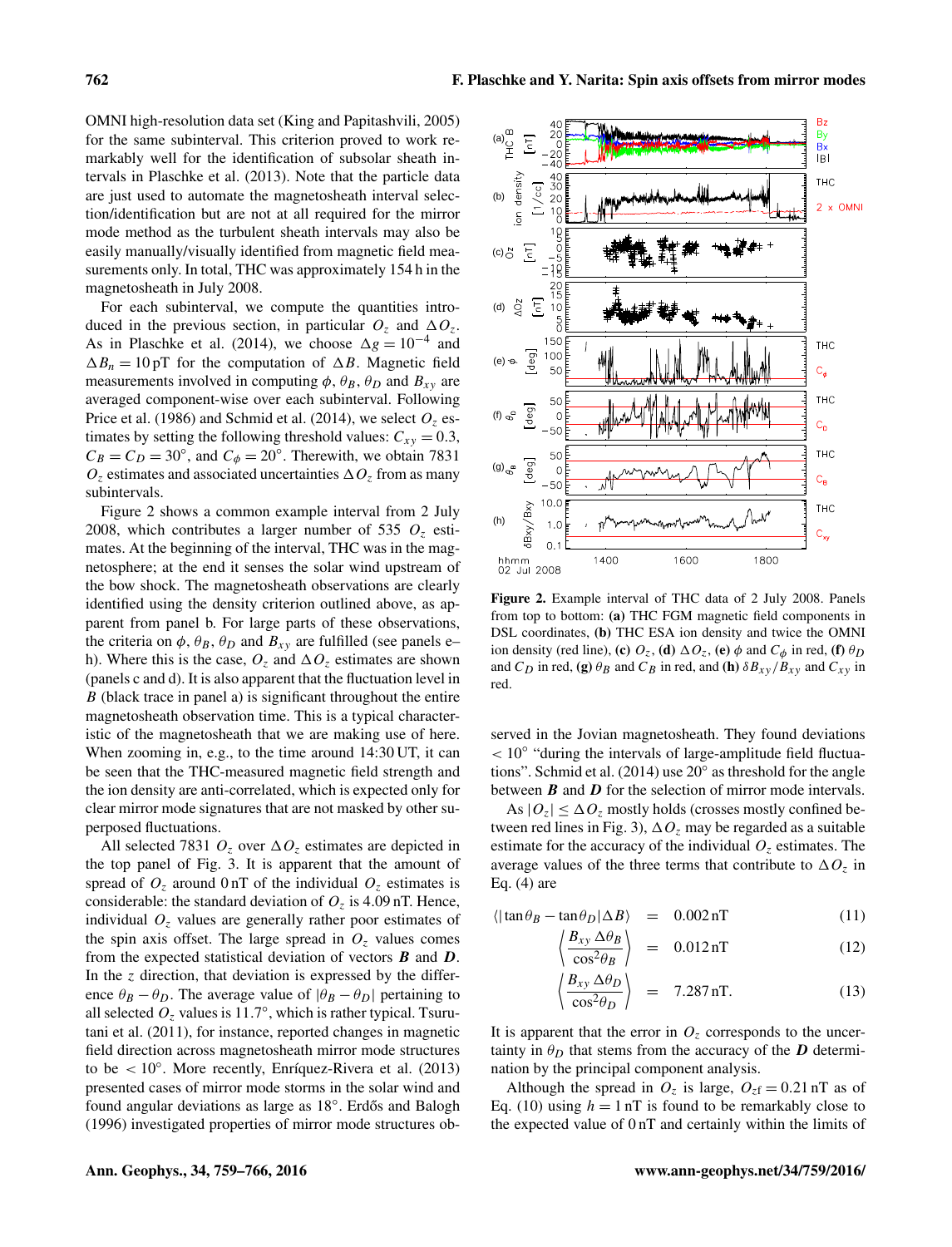<span id="page-4-0"></span>

Figure 3. Top panel:  $O_z$  over  $\Delta O_z$  estimates obtained from magnetosheath magnetic field observations by THC in July 2008. The red lines depict  $O_z = \pm \Delta O_z$ . Bottom panel: corresponding probability density distribution  $P$  determined by the KDE method using a Gaussian kernel and a bandwidth of  $h = 1$  nT.

the spin axis offset accuracy of the THC FGM calibration. The probability density distribution  $P$  is shown in the bottom panel of Fig. [3.](#page-4-0) It is highly symmetric around  $\sim 0$  nT. The mean and median values of the  $O<sub>z</sub>$  distribution are 0.08 and 0.20 nT, respectively. Hence, they come even closer to 0 nT than  $O_{z}$ f.

We check whether a change to  $B<sub>z</sub>$  by adding a fixed magnetic field value of 5 nT is correctly recovered by the mirror mode method. This is indeed the case, as we obtain  $O_{zf} = 5.17$  nT. The resulting distributions of  $O_{z}$  versus  $\Delta O_{z}$ and P are shown in Fig. [4.](#page-4-1) As can be seen in the top panel, the distribution of  $O<sub>z</sub>$  shifts to larger values while the spread approximately remains. In the lower panel of Fig. [4,](#page-4-1) P is shown, which exhibits a large skewness. This may stem from the fact that a positive non-vanishing  $O<sub>z</sub>$  leads to  $\theta_B$  being systematically higher than  $\theta_D$ . As we need to restrict  $\theta_B$  and  $\theta_D$  by  $C_B$  and  $C_D$  to ensure selecting compressional signals with variations close to the spin plane, the distribution of  $\theta_B - \theta_D$  and, hence,  $O_z \sim \tan \theta_B - \tan \theta_D$  cannot be symmetric any more. Furthermore, a secondary, minority population of  $O<sub>z</sub>$  estimates centered on  $0 \text{ nT}$  seems to be appar-

<span id="page-4-1"></span>

Figure 4. Same as Fig. [3](#page-4-0) but determined from THC FGM measurements to which  $5 \text{ nT}$  were added in the  $B_z$  component. Red lines in

the top panel depict  $O_z = \pm \Delta O_z + 5$  nT.

ent in the top panel of Fig. [4.](#page-4-1) We speculate that this population originates from other (than mirror mode) waves that feature a combination of compressional and transverse magnetic field fluctuations. If we assume their maximum variance directions to be approximately uniformly distributed, then the corresponding distribution of the  $\theta_B - \theta_D$  and  $O_z$ values should be symmetric around 0° and 0 nT, respectively. That secondary  $O<sub>z</sub>$  population contributes to the asymmetry in the total distribution of  $O<sub>z</sub>$  estimates, resulting in mean and median values of 3.71 and 4.47 nT, respectively. Both values deviate more substantially from the added offset of 5 nT than  $O_{z}$ f, justifying the evaluation of P for its determination. Note that the offsets are independent of the other calibration parameters (matrix M in Eq. [1\)](#page-0-0). Hence, adding an artificial, constant spin axis offset value to fully calibrated data yields a data set that is equivalent to one which has been calibrated except for the spin axis offset, if that offset can be assumed to be constant.

So far, the final spin axis offset results pertain to one month of THC data. We can check how the uncertainty/spread in  $O<sub>zf</sub>$  increases with the cadence, i.e., by decreasing the sample size available for the determination of  $P$ . Therefore, we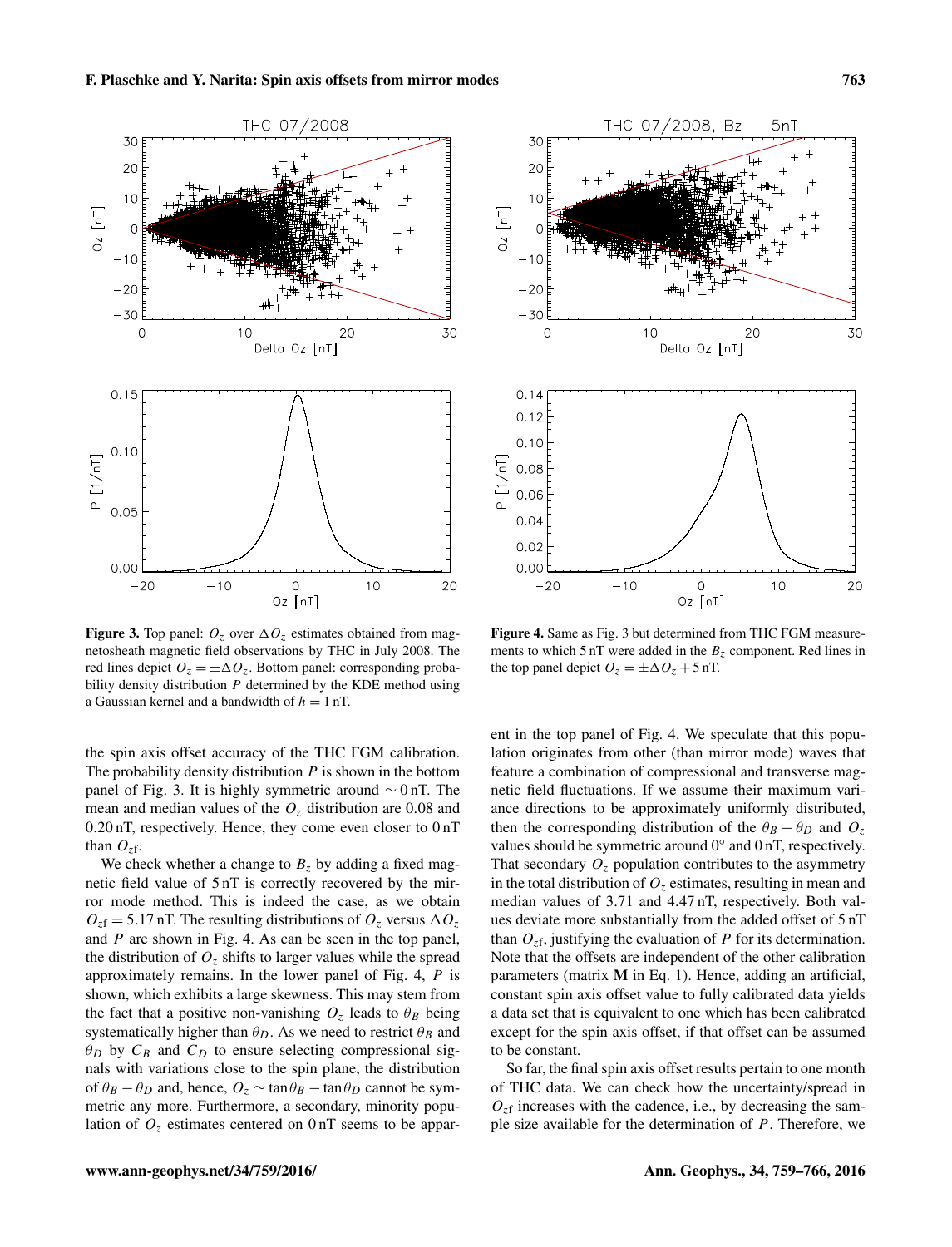<span id="page-5-0"></span>

**Figure 5.** Daily spin axis offsets  $O_{z}$  (a), standard deviation  $\sigma$  of contributing  $O_z$  estimates (b), number N of contributing  $O_z$  esticontributing  $U_z$  estimates (**b**), number N or contributing  $U_z$  estimates (**c**), and  $\sigma/\sqrt{N}$  (**d**). Red crosses pertain to THC data with  $B_z$ component shifted by 5 nT.

compute P and, thereof,  $O_{z}$ f for each day in July 2008, individually. The results are shown in Fig. [5.](#page-5-0)

The figure shows  $O_{z}$ f, the standard deviations  $\sigma$  of con-The figure shows  $O_{z}$ f, the standard deviations  $\sigma$  of contributing  $O_z$ , their numbers N, and the quotients  $\sigma/\sqrt{N}$ , determined from daily THC FGM data in black and from  $B_z$ shifted data (by  $5 \text{ nT}$ ) in red. Apparently, daily  $O_{zf}$  values scatter very significantly around 0 and 5 nT, respectively; the standard deviations of the  $O_{z}$  values shown in Fig. [5a](#page-5-0) are 2.2 and 2.8 nT, respectively. However, it can also be seen that deviations from the expected offset values tend to be larger for viations from the expected offset values tend to be larger for<br>larger  $\sigma$  and/or lower N, as expected. Indeed,  $\sigma/\sqrt{N}$  seems to be a good proxy for the uncertainty associated with  $O_{z}$ . This can be seen in Fig. [6,](#page-5-1) which depicts daily  $O_{z}$  values as a This can be seen in Fig. 6, which depicts daily  $O_{zf}$  values as a function of  $\sigma/\sqrt{N}$ : the spread in  $O_{zf}$  increases with  $\sigma/\sqrt{N}$ .

nction of  $\sigma/\sqrt{N}$ : the spread in  $\sigma_z$  increases with  $\sigma/\sqrt{N}$ .<br>Lowest  $\sigma/\sqrt{N}$  with  $N > 1000$  are obtained for 7 July. For this day, we find highly accurate  $O_{zf}$  of  $-0.01$  and 4.97 nT respectively. As stated above, THC spent approximately 154 h in the magnetosheath in July 2008, from which we obtained 7831  $O_z$  estimates. That is ~ 51 estimates per hour. If we regard  $N > 1000$  as a sufficient number to accurately determine  $P$  and, consequently,  $O_{zf}$ , then about 20 h of

<span id="page-5-1"></span>

**Figure 6.** Daily spin axis offsets  $O_{zf}$  as a function of  $\sigma/\sqrt{N}$ . Red crosses pertain to THC data with  $B<sub>z</sub>$  component shifted by 5 nT. The black and red dotted lines depict  $O_{zf} = 0$  and 5 nT, respectively

magnetosheath measurements should be enough to accomplish this task.

It should be noted, however, that this latter statement is based on the analysis of a particular set of THC magnetic field observations in the magnetosheath, which feature only a small offset drift. Larger offset drift rates may require the computation of less accurate  $O_{z}$  values on a higher cadence. If, instead, the direction of the magnetic field in the magnetosheath in not suitable for spin axis offset determination over longer time spans ( $|\theta_B| > C_B$ ), then much more than 20 h of magnetosheath measurements may be needed to obtain accurate  $O<sub>z</sub>f$  values. Hence, the stated minimum time length of 20 h can only be regarded as a rough estimate.

#### 4 Summary and conclusions

Making use of the compressible nature of the mirror mode opens the door to determine and correct for the spin axis offset  $O<sub>z</sub>$  in fluxgate magnetometer data. We have introduced the mirror mode method, by which spin axis offset estimates can be routinely obtained from magnetic field measurements in the magnetosheath region, where mirror modes are dominant. Furthermore, we have provided a first test of the accuracy of this method using one month (July 2008) of THC FGM data.

From the entire month of data, we obtain an overall spin axis offset value of  $O_{zf} = 0.21$  nT. This value is quite close to 0 nT, which is the expected value, as the THEMIS data have already been spin axis offset-corrected by making use of Alfvénic fluctuations in the solar wind [\(Belcher,](#page-6-5) [1973;](#page-6-5) [Hedgecock,](#page-6-6) [1975;](#page-6-6) [Leinweber et al.,](#page-7-10) [2008\)](#page-7-10). The uncertainty of that correction is on the order of a few tenths of a nanotesla. Hence, our monthly value of  $O_{z}$  is in excellent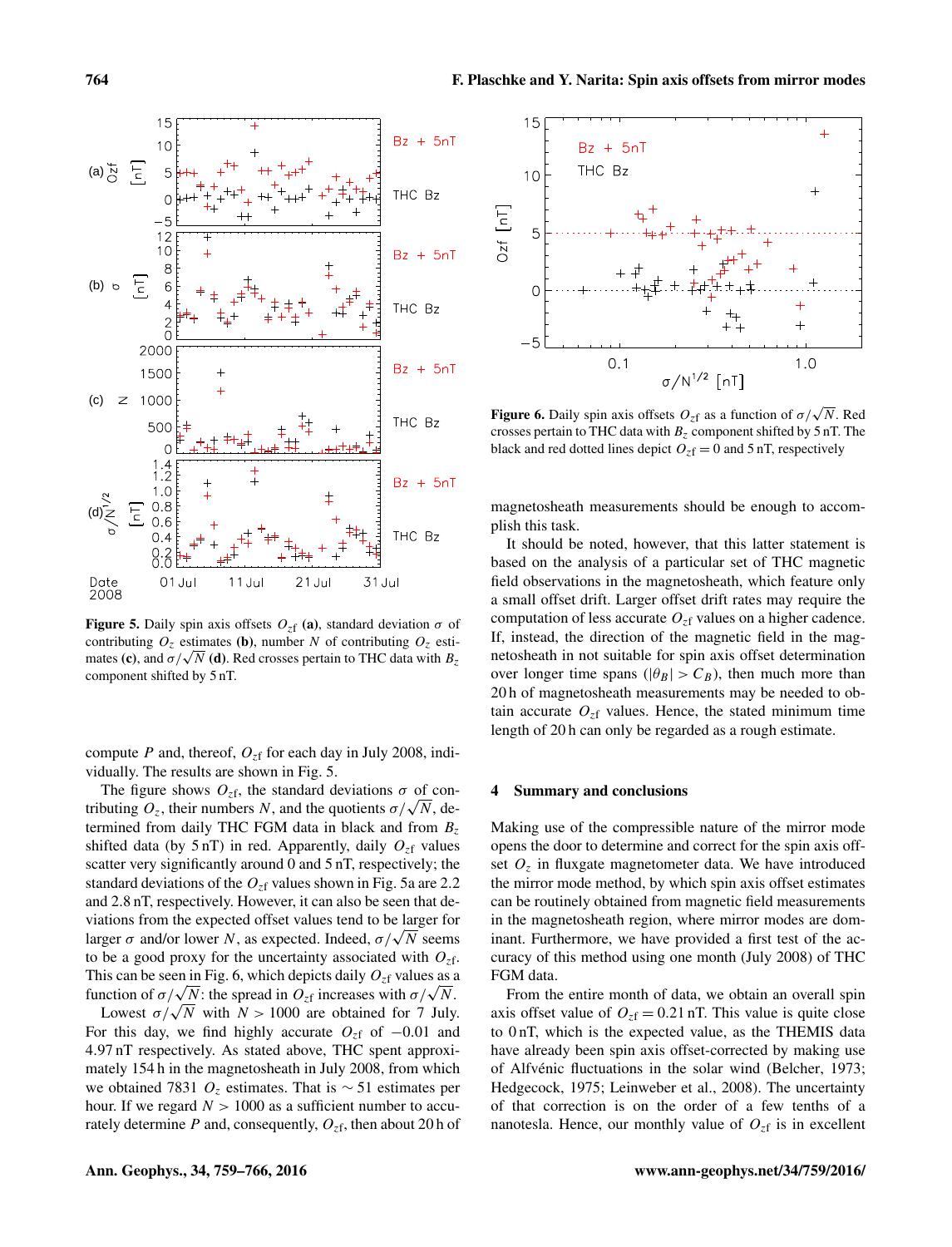agreement therewith and we can expect the uncertainty in  $O_{z}$  to be on the order of a few tenths of a nanotesla, as well.

Daily  $O_{z}$  values, however, exhibit a significantly larger spread; deviations on the order of several nT are found. We find, though, that these deviations/uncertainties are related nna, though, that these deviations/uncertainties are related<br>to the quotient  $\sigma/\sqrt{N}$  of the standard deviation  $\sigma$  of contributing  $O<sub>z</sub>$  estimates and their number N. Hence, it is possible to either select accurate daily  $O_{z}$  or to combine data sible to either select accurate daily  $U_{zf}$  or to combine data from several days in order to push  $\sigma/\sqrt{N}$  to acceptable levels. In essence, rather accurate spin axis offset determinations with the mirror mode method are possible on cadences of a few days or above for spacecraft with similar daily magnetosheath dwell times as THC in July 2008, if offset stability can be assumed. That corresponds to a minimum of approximately 20 h of magnetosheath observations.

Finally, we would like to point out that it should be possible to extend the mirror mode method so that it becomes able to determine all three offset components of magnetometers that are mounted on three-axis stabilized spacecraft. As stated in Sect. [2,](#page-1-3) the offset determination is based on the analysis of systematic differences in direction between  $\bm{B}$  and  $\bm{D}$ during mirror mode intervals. If  $\bm{B}$  and  $\bm{D}$  are approximately pointing in the  $x$  direction, for instance, then the offset components pertaining to the directions perpendicular to  $x, O_y$ and  $O_z$ , may be obtained with high accuracy, while  $O_x$  has to be assumed constant. Different mirror mode intervals with  $\bm{B}$  and  $\bm{D}$  pointing in different directions will yield estimates for all offset components  $O_x$ ,  $O_y$ , and  $O_z$ . Furthermore, mirror modes are not restricted to the Earth's magnetosheath but have also been observed in other solar system environments (e.g., [Russell et al.,](#page-7-14) [1989;](#page-7-14) [Glassmeier et al.,](#page-6-11) [1993;](#page-6-11) [Violante](#page-7-15) [et al.,](#page-7-15) [1995;](#page-7-15) [Schmid et al.,](#page-7-9) [2014\)](#page-7-9). Hence, magnetic field measurements in distant regions of the solar system may benefit from offset determinations by the mirror mode method, as well.

#### 5 Data availability

Data from the THEMIS mission, including THC level 2 FGM and ESA data, are publicly available from the University of California Berkeley and can obtained from [http:](http://themis.ssl.berkeley.edu/data/themis) [//themis.ssl.berkeley.edu/data/themis.](http://themis.ssl.berkeley.edu/data/themis) The solar wind data from NASA's OMNI high resolution data set (1 min cadence) are also publicly available and can be obtained from [ftp://spdf.gsfc.nasa.gov/pub/data/omni.](ftp://spdf.gsfc.nasa.gov/pub/data/omni)

*Acknowledgements.* We acknowledge valuable discussions with Werner Magnes and Rumi Nakamura on fluxgate magnetometer calibration procedures. In addition, we acknowledge constructive criticism and valuable comments by Adam Szabo, who reviewed an earlier version of this article.

We acknowledge NASA contract NAS5-02099 and V. Angelopoulos for use of data from the THEMIS mission. Specifically, we acknowledge C. W. Carlson and J. P. McFadden for use of ESA data and K. H. Glassmeier, U. Auster, and W. Baumjohann for the use of FGM data provided under the leadership of the Technical University of Braunschweig and with financial support through the German Ministry for Economy and Technology and the German Center for Aviation and Space (DLR) under contract 50 OC 0302.

The topical editor, G. Balasis, thanks C. Carr and two anonymous referees for help in evaluating this paper.

## References

- <span id="page-6-0"></span>Acuña, M. H.: Space-based magnetometers, Rev. Sci. Instrum., 73, 3717–3736, doi[:10.1063/1.1510570,](http://dx.doi.org/10.1063/1.1510570) 2002.
- <span id="page-6-4"></span>Alconcel, L. N. S., Fox, P., Brown, P., Oddy, T. M., Lucek, E. L., and Carr, C. M.: An initial investigation of the long-term trends in the fluxgate magnetometer (FGM) calibration parameters on the four Cluster spacecraft, Geosci. Instrum. Method. Data Syst., 3, 95–109, doi[:10.5194/gi-3-95-2014,](http://dx.doi.org/10.5194/gi-3-95-2014) 2014.
- <span id="page-6-8"></span>Angelopoulos, V.: The THEMIS Mission, Space Sci. Rev., 141, 5– 34, 2008.
- <span id="page-6-2"></span>Auster, H. U., Glassmeier, K. H., Magnes, W., Aydogar, O., Baumjohann, W., Constantinescu, D., Fischer, D., Fornaçon, K. H., Georgescu, E., Harvey, P., Hillenmaier, O., Kroth, R., Ludlam, M., Narita, Y., Nakamura, R., Okrafka, K., Plaschke, F., Richter, I., Schwarzl, H., Stoll, B., Valavanoglou, A., and Wiedemann, M.: The THEMIS Fluxgate Magnetometer, Space Sci. Rev., 141, 235–264, 2008.
- <span id="page-6-1"></span>Balogh, A., Carr, C. M., Acuña, M. H., Dunlop, M. W., Beek, T. J., Brown, P., Fornacon, K.-H., Georgescu, E., Glassmeier, K.- H., Harris, J., Musmann, G., Oddy, T., and Schwingenschuh, K.: The Cluster Magnetic Field Investigation: overview of in-flight performance and initial results, Ann. Geophys., 19, 1207–1217, doi[:10.5194/angeo-19-1207-2001,](http://dx.doi.org/10.5194/angeo-19-1207-2001) 2001.
- <span id="page-6-5"></span>Belcher, J. W.: A variation of the Davis-Smith method for in-flight determination of spacecraft magnetic fields, J. Geophys. Res., 78, 6480–6490, doi[:10.1029/JA078i028p06480,](http://dx.doi.org/10.1029/JA078i028p06480) 1973.
- <span id="page-6-7"></span>Burch, J. L., Moore, T. E., Torbert, R. B., and Giles, B. L.: Magnetospheric Multiscale Overview and Science Objectives, Space Sci. Rev., 199, 5–21, doi[:10.1007/s11214-015-0164-9,](http://dx.doi.org/10.1007/s11214-015-0164-9) 2016.
- <span id="page-6-9"></span>Enríquez-Rivera, O., Blanco-Cano, X., Russell, C. T., Jian, L. K., Luhmann, J. G., Simunac, K. D. C., and Galvin, A. B.: Mirrormode storms inside stream interaction regions and in the ambient solar wind: A kinetic study, J. Geophys. Res., 118, 17–28, doi[:10.1029/2012JA018233,](http://dx.doi.org/10.1029/2012JA018233) 2013.
- <span id="page-6-10"></span>Erdős, G. and Balogh, A.: Statistical properties of mirror mode structures observed by Ulysses in the magnetosheath of Jupiter, J. Geophys. Res., 101, 1–12, doi[:10.1029/95JA02207,](http://dx.doi.org/10.1029/95JA02207) 1996.
- <span id="page-6-11"></span>Glassmeier, K.-H., Motschmann, U., Mazelle, C., Neubauer, F. M., Sauer, K., Fuselier, S. A., and Acuna, M. H.: Mirror modes and fast magnetoacoustic waves near the magnetic pileup boundary of comet P/Halley, J. Geophys. Res., 98, 20955–20964, doi[:10.1029/93JA02582,](http://dx.doi.org/10.1029/93JA02582) 1993.
- <span id="page-6-6"></span>Hedgecock, P. C.: A correlation technique for magnetometer zero level determination, Space Sci. Instrum., 1, 83–90, 1975.
- <span id="page-6-3"></span>Kepko, E. L., Khurana, K. K., Kivelson, M. G., Elphic, R. C., and Russell, C. T.: Accurate determination of magnetic field gradients from four point vector measurements. I. Use of natural constraints on vector data obtained from a single spinning spacecraft, IEEE T. Mag., 32, 377–385, doi[:10.1109/20.486522,](http://dx.doi.org/10.1109/20.486522) 1996.